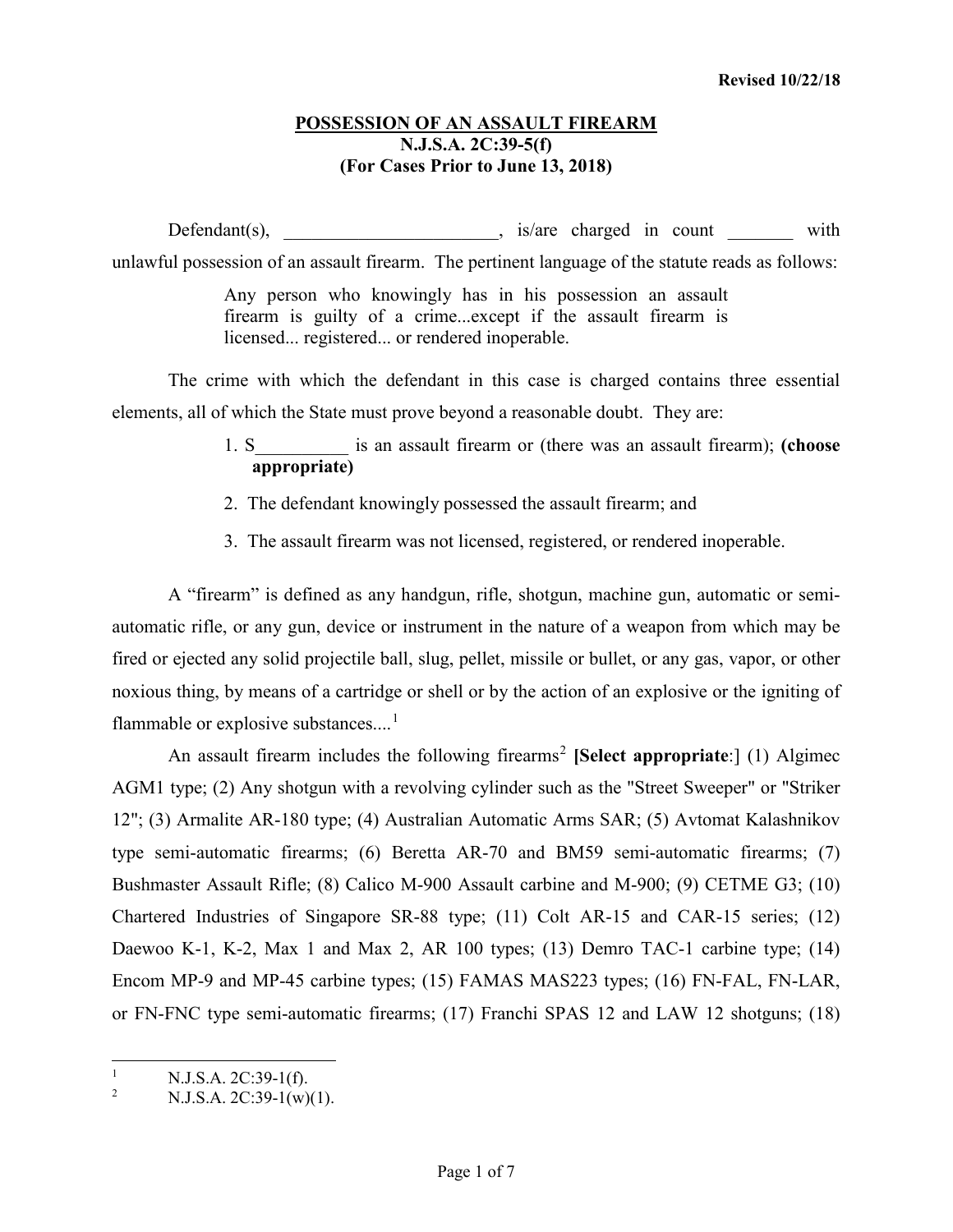G3SA type; (19) Galil type Heckler and Koch HK91, HK93, HK94, MP5, PSG-1; (20) Intratec TEC 9 and 22 semi-automatic firearms; (21) M1 carbine type; (22) M14S type; (23) MAC 10, MAC 11, MAC 11-9mm carbine type firearms; (24) PJK M-68 carbine type; (25) Plainfield Machine Company Carbine; (26) Ruger K-Mini-1 4/5F and Mini-1 4/5RF; (27) SIG AMT, SIG 550SP, SIG 551SP, SIG PE-57 types; (28) SKS with detachable magazine type; (29) Spectre Auto carbine type; (30) Springfield Armory BM59 and SAR-48 type; (31) Sterling MK-6, MK-7 and SAR types; (32) Steyr A.U.G. semi-automatic firearms; (33) USAS 12 semi-automatic type shotgun; (34) Uzi type semi-automatic firearms; (35) Valmet M62, M71S, M76, or M78 type semi-automatic firearms; or (36) Weaver Arm Nighthawk.

**(Charge if applicable)** A **is designated as an assault firearm.** 

**(Charge if applicable)** Any firearm manufactured under any designation which is substantially identical to any of the firearms listed in the statute is also an assault firearm. In this case, the State alleges that S are is substantially identical to which is designated in the statute.[3](#page-1-0)

(**Charge if appropriate:** On the other hand, the defendant maintains \_\_\_\_\_\_\_\_\_\_\_\_\_\_).

# **(Include any of the three following definitions of assault firearm if material to the case)**

The term "substantial" means pertaining to the substance, matter, material or essence of a thing. The term "identical" means exactly the same. Hence, a firearm is substantially identical to another only if it is identical in all material, essential respects. A firearm is not substantially identical to a listed assault firearm unless it is identical except for differences which do not alter the essential nature of the firearm.<sup>[4](#page-1-1)</sup>

The following are examples of manufacturer changes that do not alter the essential nature of the firearm: name or designation of the firearm; the color of the firearm; the material used to make the barrel or stock of the firearm; the material used to make a pistol grip; a modification of a pistol grip. This is not an exclusive list.

A semi-automatic firearm should be considered to be "substantially identical," that is, identical in all material respects, to a named assault weapon if it meets the below listed criteria:

## **(Semi-automatic shotgun: Charge if applicable)**

<span id="page-1-0"></span> $\frac{3}{4}$  N.J.S.A. 2C:39-1(w)(2).

<span id="page-1-1"></span><sup>4</sup> Attorney General Guidelines Regarding the "Substantially Identical" Provision in the State's Assault Firearm Laws (Aug. 1996); Coalition of New Jersey Sportsmen, Inc. v. Whitman, 44 F. Supp. 2d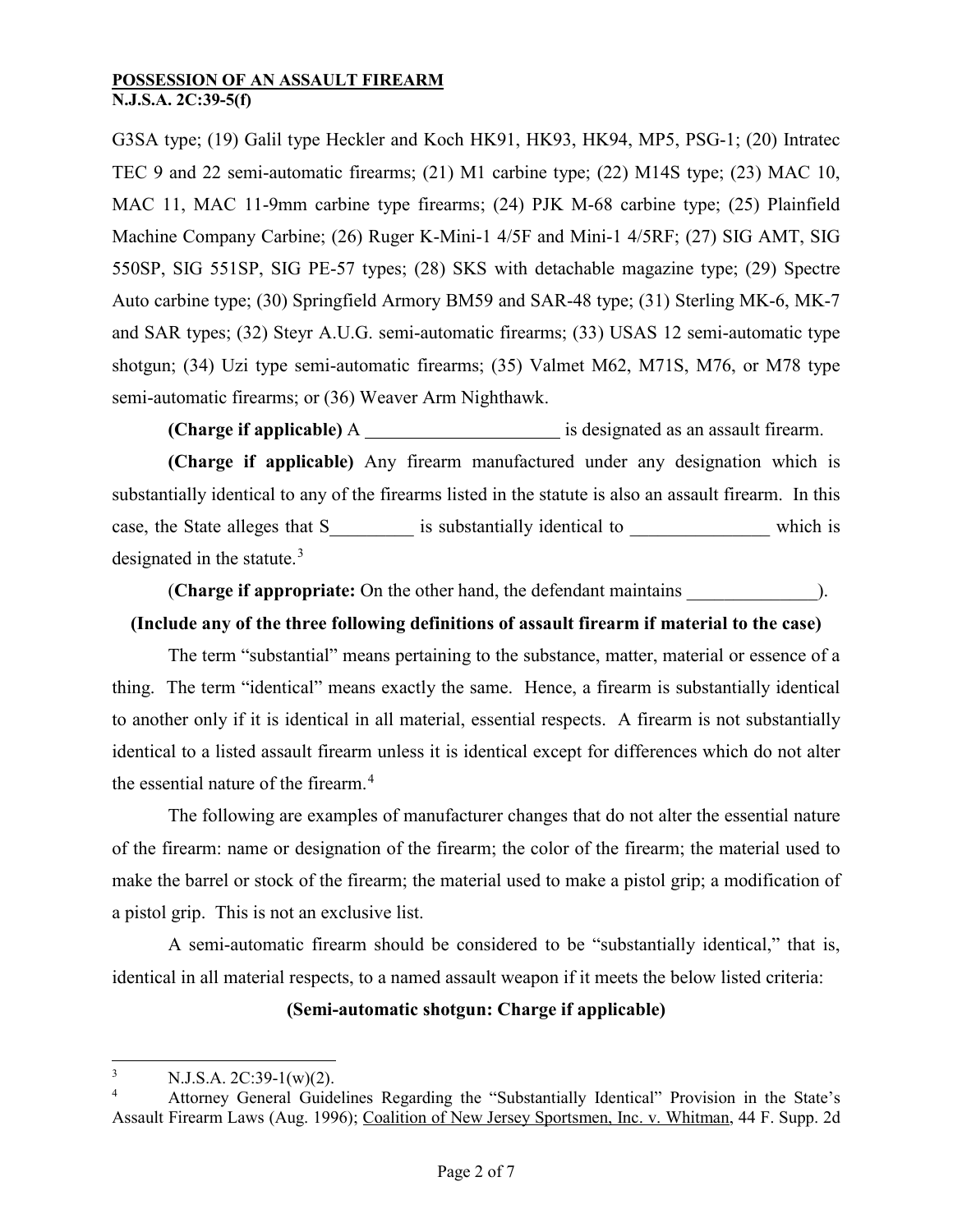An assault firearm also means a semi-automatic shotgun with either a magazine capacity exceeding six rounds, a pistol grip, or a folding stock.<sup>[5](#page-2-0)</sup> "Semi-automatic" means a firearm which fires a single projectile for each single pull of the trigger and is self-reloading or automatically chambers a round, cartridge, or bullet.<sup>[6](#page-2-1)</sup> A "pistol grip" means a well-defined handle, similar to that found on a handgun, that protrudes conspicuously beneath the action of the weapon, and which permits the shotgun to be held and fired with one hand.<sup>[7](#page-2-2)</sup>

It includes a semi-automatic shotgun that has at least 2 of the following:

- 1. A folding or telescoping stock;
- 2. A pistol grip that protrudes conspicuously beneath the action of the weapon;
- 3. A fixed magazine capacity in excess of 5 rounds; and
- 4. An ability to accept a detachable magazine.

# **(Semi-automatic rifle: Charge if applicable)**

An assault firearm also means a semi-automatic rifle with a fixed magazine capacity exceeding 15 rounds.<sup>[8](#page-2-3)</sup> "Semi-automatic" mean a firearm which fires a single projectile for each single pull of the trigger and is self-reloading or automatically chambers a round, cartridge, or bullet.<sup>[9](#page-2-0)</sup>

It includes a semi-automatic rifle that has the ability to accept a detachable magazine and has at least 2 of the following:

- 1. a folding or telescoping stock;
- 2. a pistol grip that protrudes conspicuously beneath the action of the weapon;
- 3. a bayonet mount;
- 4. a flash suppressor or threaded barrel designed to accommodate a flash suppressor; and
- 5. a grenade launcher.

# **(Semi-automatic pistol: Charge if applicable)**

A semi-automatic pistol that has an ability to accept a detachable magazine and has at least 2 of the following:

 $\overline{a}$ 

<sup>666</sup> D.N.J. (1999), aff'd 263 F. 3d 157 (3d Cir. 2001).

<span id="page-2-0"></span> $\frac{5}{6}$  N.J.S.A. 2C:39-1(w)(3).

<span id="page-2-1"></span> $\frac{6}{7}$  N.J.S.A. 2C:39-1(x).

<span id="page-2-2"></span><sup>&</sup>lt;sup>7</sup> N.J.S.A. 2C:39-1(z).

<span id="page-2-3"></span><sup>8</sup> N.J.S.A. 2C:39-1(4).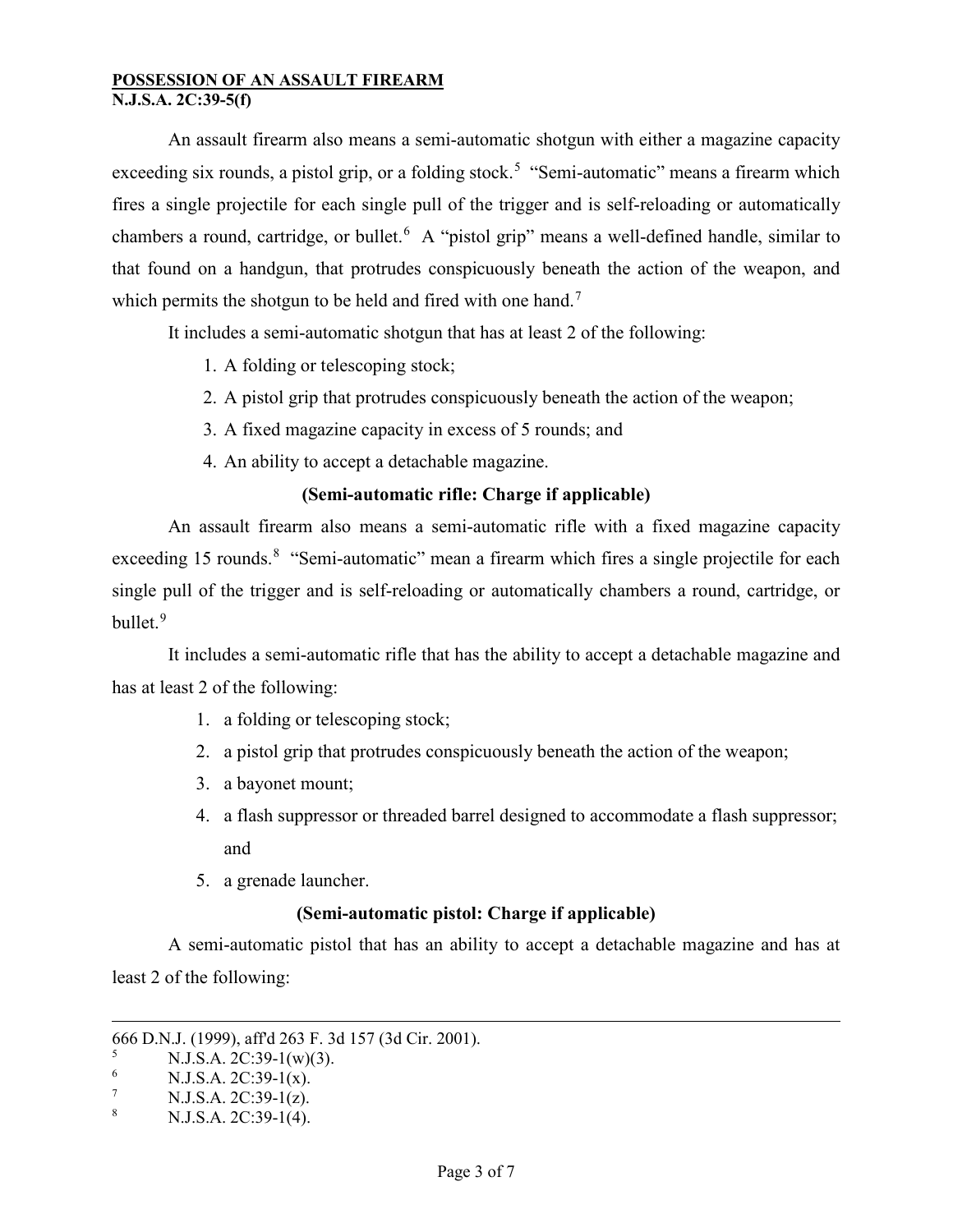- 1. An ammunition magazine that attaches to the pistol outside of the pistol grip;
- 2. A threaded barrel capable of accepting a barrel extender, flash suppressor, forward handgrip, or silencer;
- 3. A shroud that is attached to, or partially or completely encircles, the barrel and that permits the shooter to hold the firearm with the non-trigger hand without being burned;
- 4. Manufactured weight of 50 ounces or more when the pistol is unloaded; and
- 5. A semi-automatic version of an automatic firearm.

An assault firearm also means a part or combination of parts designed or intended to convert a firearm into an assault firearm, or any combination of parts from which an assault firearm may be readily assembled if those parts are in the possession or under the control of the same person.<sup>[10](#page-3-0)</sup>

# **(CHARGE IF APPLICABLE FOR CASES January 16, 2018 or after)**

An assault firearm also means a firearm with a bump stock attached.<sup>[11](#page-3-1)</sup> "Bump stock" means any device or instrument for a firearm that increases the rate of fire achievable with the firearm by using energy from the recoil of the firearm to generate a reciprocating action that facilitates repeated activation of the trigger.<sup>[12](#page-3-2)</sup>

## **(RESUMPTION OF MAIN CHARGE)**

The second element that the State must prove beyond a reasonable doubt is that the defendant knowingly possessed the assault firearm.

## **KNOWINGLY**

A person acts knowingly with respect to the nature of his/her conduct or the attendant circumstances if he/she is aware that his/her conduct is of that nature, or that such circumstance exist, or he/she is aware of a high probability of their existence. A person acts knowingly with respect to a result of his/her conduct if he/she is aware that it is practically certain that his/her conduct will cause such a result. "Knowingly," "with knowledge" or equivalent terms have the same meaning. A person acts knowingly with respect to his/her conduct if he/she is aware that his/her conduct is of that nature. You must determine whether the defendant was aware of the

<sup>&</sup>lt;sup>9</sup> N.J.S.A. 2C:39-1(x).

<span id="page-3-0"></span><sup>&</sup>lt;sup>10</sup> N.J.S.A. 2C:39-1(w)(5).<br><sup>11</sup> N.J.S.A. 2C:30.1(w)(6)

<span id="page-3-1"></span><sup>&</sup>lt;sup>11</sup> N.J.S.A. 2C:39-1(w)(6). <u>See L.</u> 2017, c. 323.

<span id="page-3-2"></span>N.J.S.A. 2C:39-1(ee).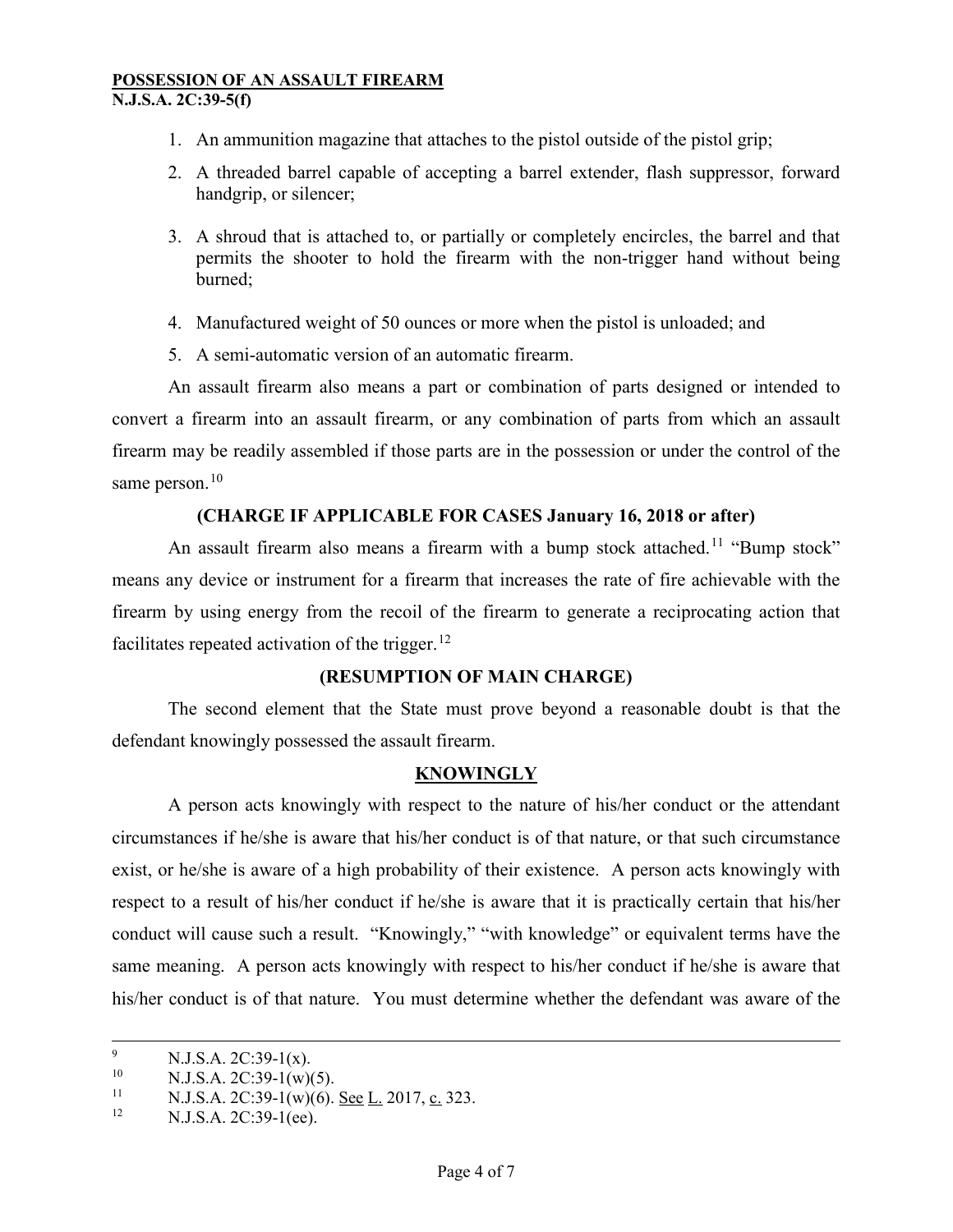nature of his/her conduct in this case. Since knowledge is a state of mind and cannot be seen and can only be determined by inference from conduct, words or acts, it can rarely be proved directly. Therefore, it is not necessary that witnesses be produced by the State to testify that a defendant said he/she knowingly did something. His/Her knowledge may be gathered from his/her acts and his/her conduct, and from all the surrounding circumstances reflected in the evidence you have heard and seen in this case. That is, you must be convinced beyond a reasonable doubt that the defendant in this case was aware that he/she had S\_\_\_\_\_\_\_\_in his/her possession.

# **POSSESSION[13](#page-4-0)**

The word "possess" as used in criminal statutes signifies a knowing, intentional control of a designated thing, accompanied by a knowledge of its character. Thus, the person must know or be aware that he/she possesses the item, in this case S\_\_\_\_\_\_, and the person must know what it is that he/she possess or controls, in this case, that it is a firearm. The State need not prove that defendant knew it was an assault firearm.<sup>[14](#page-4-1)</sup>

This possession cannot merely be a passing control that is fleeting or uncertain in its nature. In other words, to "possess" within the meaning of the law, the defendant must knowingly procure or receive the item possessed or be aware of his/her control thereof for a sufficient period of time to have been able to relinquish control if he/she chose to do so.

A person may possess S even though it was not physically on his/her person at the time of the arrest, if the person had in fact, at some time prior to his/her arrest, had control over it.

# Possession means a conscious, knowing possession, either actual or constructive. **[CHARGE THOSE FOLLOWING PARAGRAPHS AS THEY APPLY TO YOUR CASE]**

<span id="page-4-0"></span><sup>&</sup>lt;sup>13</sup> Charge statutory inference in N.J.S.A. 2C:39-2, if applicable.<br><sup>14</sup> See State v. Polleteri, 204 N.J. Super, 330, 333, 34 (App. Div.

<span id="page-4-1"></span>See State v. Pelleteri, 294 N.J. Super. 330, 333-34 (App. Div. 1996), where the Court held "that knowledge of the character of the weapon is not an element of the offense...the Legislature intended to proscribe knowing possession, as distinguished from knowledge of the illegal character of the article possessed...In that context, '[k]nowing possession is not to be confused with criminal intent or guilty knowledge.'" The trial judge in response to a question arising out of deliberations charged the jury "that defendant could be found guilty if he knowingly possessed the firearm (a semi-automatic rifle with a magazine capacity of seventeen cartridges) but was unaware that its fixed capacity exceeded fifteen rounds." The case also involved the defenses of mistake of law and mistake of fact which were precluded by the trial judge. The Appellate Court found no error with the rulings of the trial court and affirmed the conviction.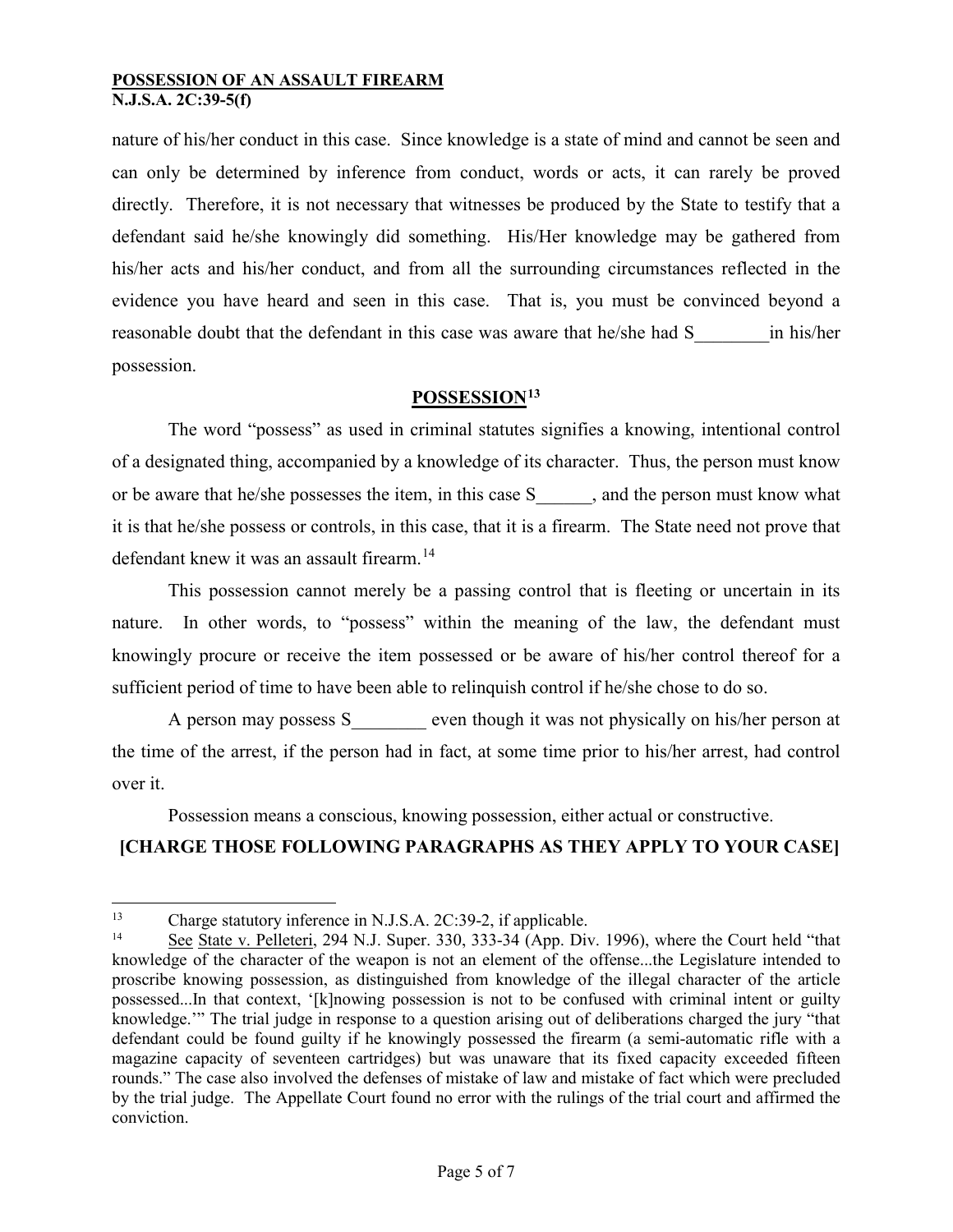## **ACTUAL POSSESSION**

A person is in actual possession of a particular article or thing when he/she knows what it is; that is, he/she has knowledge of its character and second, knowingly has it on his/her person at a given time.

## **CONSTRUCTIVE POSSESSION**

The law recognizes that possession may be constructive instead of actual. A person who, with knowledge of its character, knowingly has direct physical control over a thing, at a given time, is in actual possession of it.

Constructive possession means possession in which the possessor does not physically have the item on his or her person but is aware that the item is present and is able to and has the intention to exercise control over it. So, someone who has knowledge of the character of an item and knowingly has both the power and the intention at a given time to exercise control over it, either directly or through another person or persons, is then in constructive possession of that item.

#### **JOINT POSSESSION**

Possession may be sole or joint. If one person alone has actual or constructive possession of a thing, possession is sole. If two or more persons share actual or constructive knowing possession of an item, possession is joint.

The third element that the State must prove beyond a reasonable doubt is that the assault firearm was not licensed, registered or rendered inoperable.<sup>[15](#page-5-0)</sup>

## **[Charge appropriate section]**

An assault firearm is "licensed" when the possessor obtains a valid license to possess and carry the assault firearm.<sup>[16](#page-5-1)</sup>

An assault firearm is "registered" when the owner of an assault firearm purchased on or before May 1, 1990 properly registered the assault firearm as one that is legitimate for target shooting purposes before May 30, 1991.<sup>[17](#page-5-2)</sup>

An assault firearm is "rendered inoperable" when:

1. The firearm is altered in such a manner that it cannot be immediately fired;

<span id="page-5-2"></span><span id="page-5-0"></span><sup>&</sup>lt;sup>15</sup> There is no burden on the State to prove operability of the assault firearm. <u>State v. Elrose</u>, 277 N.J. Super. 548, 557 (App. Div. 1994).

<span id="page-5-1"></span>N.J.S.A. 2C:58-5.